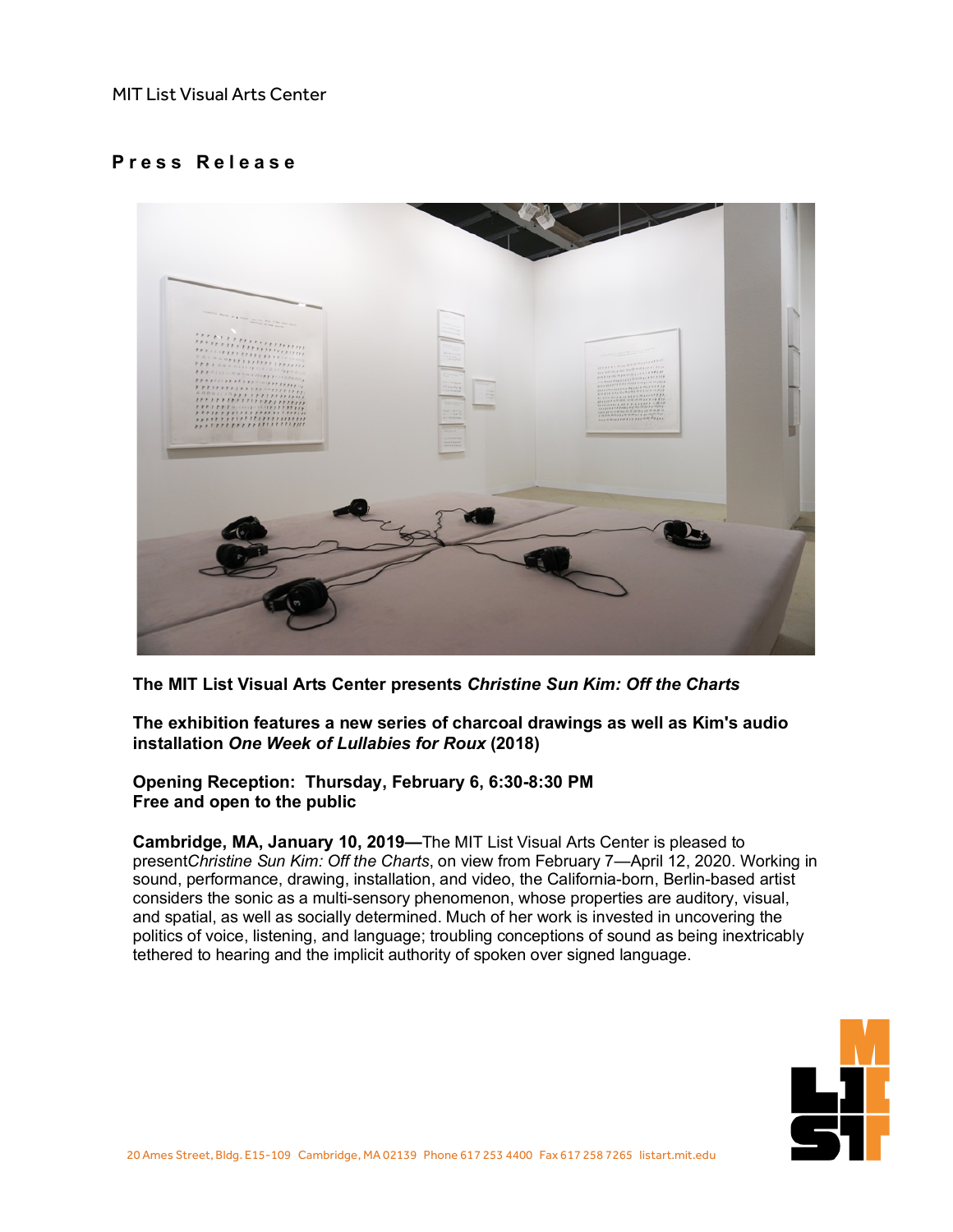Kim conceives of sound as both a series of conceptual relationships and a form of social currency. Drawing has become a key mode through which she parses these dynamics. Economic, deadpan compositions, her drawings are usually executed in black charcoal. They borrow variously from the structure of musical notation, dynamics, and data visualizations, often representing the spatial and formal qualities of American Sign Language (ASL), her first language. Many of Kim's drawings, including *The Sound of Obsessing* (2017) reconfigured as a large-scale mural in the adjacent MIT Media Lab atrium, adopt the symbols *P* and *F*. In sheet music, these respectively indicate the relational musical dynamics of *piano*, or soft playing and *forte*, or loud playing—to convey Kim's diagrammatic interpretations of affective states and emotions in sound.

A recent group of charcoal drawings transpose scalar representations of volume with graphic representations of the artist's frustration. Loosely based on sociologist W.E.B. Du Bois's *Data Portraits*—a series of infographics made in 1900 with statistical data demonstrating the unequitable position of African American populations across the US—Kim's hand-drawn graphs chart degrees of what she calls "Deaf Rage" vis-à-vis scenarios privileging the needs of hearing individuals. At the List Center, the artist presents a group of twelve recent and new drawings, including a related series that breaks down the various factors involved in a number of personal decisions ("Why I Do Not Read Lips," "Why I Work with Sign Language Interpreters") by relative importance in pie chart form. Simultaneously funny and profound, the works pivot on the absurdity of capturing complex choices and their cultural, social, and historical underpinnings in diagrammatic shorthand.

The List Center exhibition also includes Kim's audio installation *One Week of Lullabies for Roux* (2018). For this seven-channel sound work, the artist commissioned a group of friends to create alternative lullabies for her daughter, Roux. Adhering to a set of governing principles including instructions to focus on low frequencies and omit speech or lyrics, these compositions serve to vary what Kim has termed the "sound diet" for her child, raised trilingually in ASL, German Sign Language (DGS), and German, and to place equal weight on all three in a culture that tends to ascribe lesser relevance to signed communication.

*[Christine](https://listart.mit.edu/exhibitions/christine-sun-kim-charts) Sun Kim: Off the Charts* is organized by Henriette Huldisch, Chief Curator & Director of Curatorial Affairs, Walker Art Center, Minneapolis (former Director of Exhibitions & Curator, MIT List Visual Arts Center).

Christine Sun Kim (b. 1980, California; lives and works in Berlin) has exhibited and performed internationally, including at the Whitney Museum, New York (2018); Art Institute of Chicago (2018); San Francisco Museum of Modern Art (2017); De Appel Arts Center, Amsterdam (2017); Rubin Museum of Art, New York (2017); Berlin Biennale (2016); Shanghai Biennale (2016); SoundLive Tokyo (2015, 2013); MoMA PS1, New York (2015) and the Museum of Modern Art, New York (2013), among others. She received her MA Master of Fine Arts in Music/Sound from Bard College and holds degrees from the Rochester Institute of Technology and the School of Visual Arts, New York. Kim is the recipient of a MIT Media Lab Fellowship, a TED Senior Fellowship, and has presented at numerous conferences and symposia.